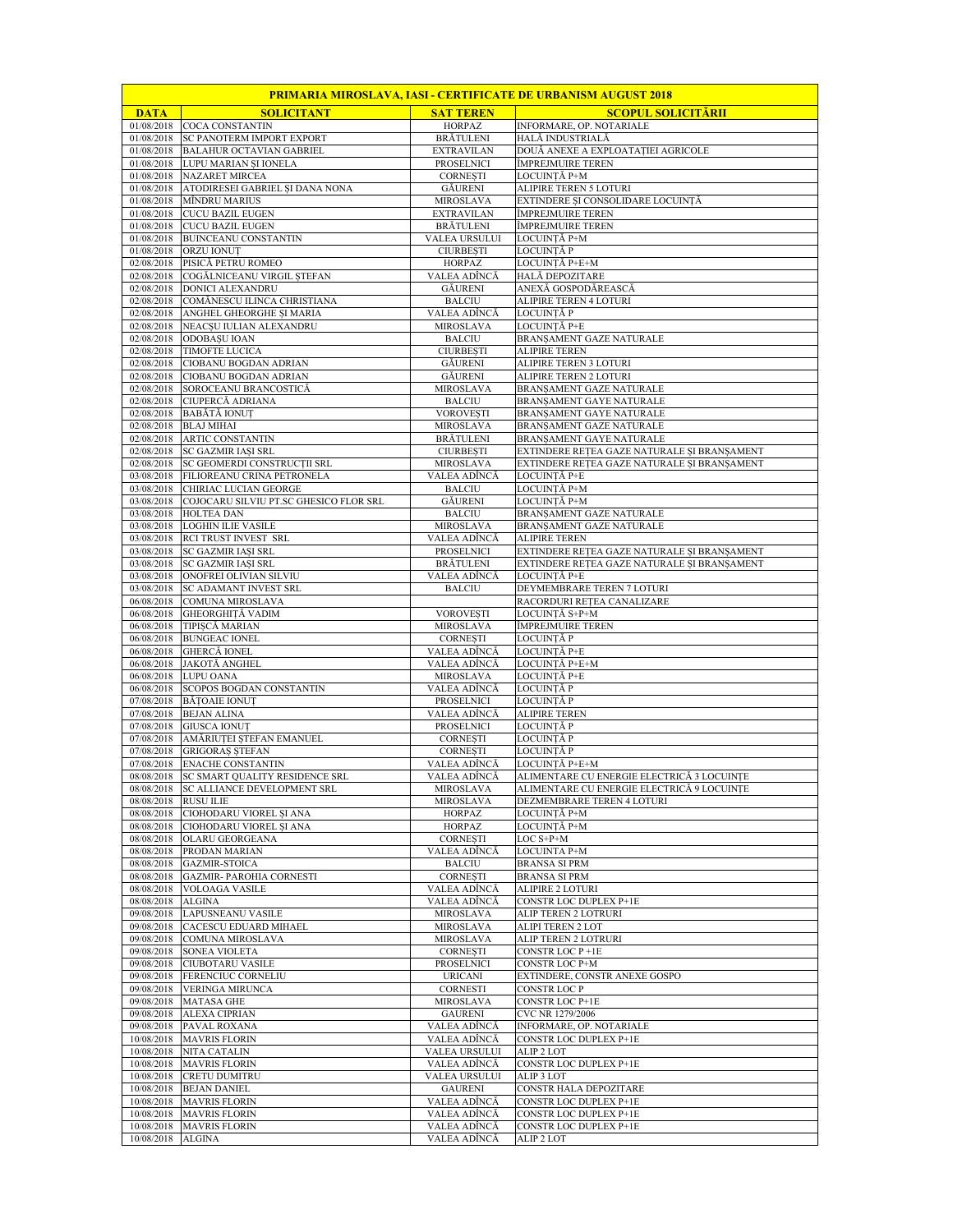|                          | 13/08/2018 PAROHIA SF GHE-FLOREA BOGDAN                                 | VALEA ADÎNCĂ                        | CONSTR BIS SI LOC SOCIALA P                                                            |
|--------------------------|-------------------------------------------------------------------------|-------------------------------------|----------------------------------------------------------------------------------------|
| 10/08/2018               | <b>MAVRIS FLORIN</b>                                                    | VALEA ADÎNCĂ                        | CONSTR LOC DUPLEX P+1E                                                                 |
| 10/08/2018               | <b>MAVRIS FLORIN</b>                                                    | VALEA ADÎNCĂ                        | CONSTR LOC DUPLEX P+1E                                                                 |
| 10/08/2018<br>13/08/2018 | <b>MAVRIS FLORIN</b><br><b>IFTIME GHE</b>                               | VALEA ADÎNCĂ<br>VALEA URSULUI       | CONSTR LOC DUPLEX P+1E<br><b>CONSTR GARAJ</b>                                          |
| 13/08/2018               | <b>DUMITRU LAUREBTIU</b>                                                | <b>BRATULEBNI</b>                   | <b>CONSTR GARAJ</b>                                                                    |
| 13/08/2018               | <b>AGAPE ELENA</b>                                                      | VALEA URSULUI                       | <b>CONSTR GARAJ</b>                                                                    |
| 13/08/2018               | COCEA OVDIDIU                                                           | <b>DANCAS</b>                       | CONSTR LOC P                                                                           |
| 13/08/2018               | DUDAU VLADUT                                                            | <b>VOROVESTI</b>                    | DEZ 5 LOT                                                                              |
| 13/08/2018               | FRUNZA MARIAN                                                           | VALEA ADÎNCĂ                        | INFORMARE, OP. NOTARIALE                                                               |
| 13/08/2018               | <b>BALAN FLORIN</b>                                                     | VALEA URSULUI                       | CONSTR LOC P+1E                                                                        |
| 14/08/2018               | SC GRAFIK KNOPF-CONSTANTINESCU EMILIA                                   | <b>BRATULEBNI</b>                   | CONSTR HALA DE PROD                                                                    |
| 14/08/2018<br>14/08/2018 | <b>BARBALATA MARIANA</b><br><b>MAVRIS FLORIN</b>                        | <b>VOROVEȘTI</b><br>VALEA ADÎNCĂ    | DEZ 5 LOT<br>CONSTR LOC DUPLEX P+1E                                                    |
| 14/08/2018               | <b>GAVRIL STEFAN</b>                                                    | MIROSLAVA                           | CONSTR LOC P, DEM CONSTR EX                                                            |
| 14/08/2018               | VIZU IONEL                                                              | <b>HORPAZ</b>                       | CONSTR LOC P                                                                           |
| 14/08/2018               | LUNGU ANDREI                                                            | MIROSLAVA                           | <b>CONSTR LOC P+1E</b>                                                                 |
| 14/08/2018               | PASAT CORINA-SC GENERAL DISTRTIBUITION                                  | <b>BALCIU</b>                       | EXTINDERE RETEA DE CANALIZ, RACORD SI BR                                               |
|                          | TRADE                                                                   |                                     |                                                                                        |
| 14/08/2018               | <b>GASPAR MIHAELA</b>                                                   | MIROSLAVA                           | ALIP 2 LOT                                                                             |
| 20/08/2018               | ROTARU NICOLAE ALIN                                                     | <b>BALCIU</b>                       | ALIP 3 LOT                                                                             |
| 20/08/2018<br>20/08/2018 | COJOCARIU ROXANA<br><b>VERDES MIHAI</b>                                 | VALEA ADÎNCĂ<br><b>VOROVESTI</b>    | CONSTR LOC P+M<br>CONSTR LOC P                                                         |
| 20/08/2018               | <b>VERDES MIHAI</b>                                                     | <b>VOROVESTI</b>                    | CONSTR LOC P                                                                           |
| 20/08/2018               | <b>FLOREA MARIANA</b>                                                   | VALEA ADÎNCĂ                        | CONSTR LOC P+M                                                                         |
| 20/08/2018               | MADRAS COMP-DIACONU MARIUS                                              | <b>BRATULEBNI</b>                   | CONSTR HALA PT COMERT CU MOTOCICLETE                                                   |
| 20/08/2018               | <b>FLOREA MARIANA</b>                                                   | VALEA ADÎNCĂ                        | CONSTR LOC P+M                                                                         |
| 21/08/2018               | <b>ENACHE MARIUS</b>                                                    | VALEA ADÎNCĂ                        | CONSTR LOC D+P                                                                         |
| 21/08/2018               | <b>DOROS ROMAN</b>                                                      | VALEA ADÎNCĂ                        | EXTINDE CONDCUTCT GAZ SI BR                                                            |
| 21/08/2018               | DUMITRACHE COSTACHE ȘI FLOAREA                                          | VALEA URSULUI                       | CONSTR 2 LOC P                                                                         |
| 21/08/2018<br>21/08/2018 | <b>BABA CIPRIAN</b><br>COJOCARIU SERGIU-TEHNO STEEL                     | VALEA ADÎNCĂ<br>VALEA ADÎNCĂ        | DEZ 3 LOTURI<br>DEZ 17 LOTURI                                                          |
| 21/08/2018               | <b>BUDUSANU ADRIAN</b>                                                  | HORPAZ                              | <b>CONSTR LOC P+1E</b>                                                                 |
| 21/08/2018               | OLARU-SCM SPORT ACTIVITIES                                              | MIROSLAVA                           | CONSTR BAZA SPORTIVA (TEREN MINIFOT, 2 TER TENI)                                       |
| 21/08/2018               | COMUNA MIROSLAVA                                                        | <b>EXTRAVILAN</b>                   | ELAB PUZ SI RLU-INTR TER IN INTRAV-CONSTR SP DE BET                                    |
| 22/08/2018               | MINA MONICA-MONOVI SUPERMARKET                                          | MIROSLAVA                           | <b>CONSTR MAG</b>                                                                      |
| 02/08/2018               | <b>SC CONTIN MPT</b>                                                    | VALEA ADÎNCĂ                        | DEZ 5 LOT                                                                              |
| 06/08/2018               | SC GEOMERDI CONSTRUCȚII SRL                                             | MIROSLAVA                           | DEZ 3 LOTURI                                                                           |
| 22/08/2018               | <b>SC GRANITI DESIGN</b>                                                | <b>URICANI</b>                      | <b>CONSTR HALA</b>                                                                     |
| 22/08/2018               | <b>OLARIU COSTEL</b>                                                    | <b>DANCAS PART</b><br><b>INTRAV</b> | <b>IMPREJMUIRE TEREN</b>                                                               |
| 22/08/2018               | <b>STOLERU OVIDIU</b>                                                   | MIROSLAVA                           | AMPL CONTAINERE DE TIP TEMP                                                            |
| 21/08/2018               | DUMITRRACHE COSTACHE                                                    | VALEA URSULUI                       | CONSTR LOC P+1E                                                                        |
| 21/08/2018               | DUMITRACHE COSTACHE ȘI FLOAREA                                          | VALEA URSULUI                       | CONSTR DOUA LOC P                                                                      |
| 23/08/2018               | <b>ART GRANIT</b>                                                       | VALEA ADÎNCĂ                        | CONTSR 1 TRIPLEX P+1E                                                                  |
| 23/08/2018               | <b>BOLEAC IONUT</b>                                                     | CORNESTI                            | CONSTR LOC P+1E                                                                        |
| 23/08/2018               | <b>RADU SILVIA</b>                                                      | <b>URICANI</b>                      | DEM CORP C2                                                                            |
| 23/08/2018<br>23/08/2018 | <b>HARPATUC PETRU</b><br>ALGINA-ZAHARIA                                 | <b>BALCIU</b><br>VALEA ADÎNCĂ       | DEZ 7 LOT<br>EXTINDERE CONDUCTA DISTRIBUTIE SI PRM                                     |
| 23/08/2018               | PARASCA IONUT                                                           | VALEA ADÎNCĂ                        | EXTINDERE CONDUCTA DISTRIBUTIE SI PRM                                                  |
| 23/08/2018               | <b>GRANITI DESIGN</b>                                                   | <b>URICANI</b>                      | <b>CONSTR HALA</b>                                                                     |
| 24/08/2018               | <b>SC EDIL PROJECT SRL</b>                                              | VALEA ADÎNCĂ                        | EXTINDERE CONST DE DISTR SI PRM                                                        |
| 24/08/2018               | <b>ENACHE MARIA</b>                                                     | HORPAZ                              | CONSTR 3 LOC P                                                                         |
| 24/08/2018               | <b>ASOFIEI IULIAN</b>                                                   | <b>CORNESTI</b>                     | CONSTR LOC P                                                                           |
|                          | 24/08/2018 ZAHARIEA IOAN ȘI NADIA PETRONELA                             | HORPAZ                              | CONSTR 3 LOC P                                                                         |
| 24/08/2018               | 24/08/2018 SC FREEDOM-BALASEL<br><b>SC FREEDOM-BALASEL</b>              | MIROSLAVA<br>MIROSLAVA              | INFORMARE, OP. NOTARIALE<br>INFORMARE, OP. NOTARIALE                                   |
| 24/08/2018               | <b>TODIRITA MIRCEA</b>                                                  | VALEA ADÎNCĂ                        | CONSTR 2 LOC D+P+1E                                                                    |
| 24/08/2018               | COJOCARIU ROXANA                                                        | <b>URICANI</b>                      | DEZ 3 LOTURI                                                                           |
| 27/08/2018               | SC SMART QUALITY RESIDENCE SRL                                          | VALEA ADINCĂ                        | ALIPIRE DOUĂ LOTURI                                                                    |
| 27/08/2018               | <b>GURIUC ELENA, MELINTE</b>                                            | MIROSLAVA                           | DEZMEMBRARE TEREN 7 LOTURI                                                             |
|                          | CONSTANTIN, VASILACHE MARIA                                             |                                     |                                                                                        |
| 24/08/2018               | <b>TIMOFTE LUCICA</b>                                                   | <b>CIURBEȘTI</b>                    | DEZMEMBRARE TEREN PATRU LOTURI                                                         |
| 27/08/2018<br>27/08/2018 | LATEȘ SIMONA NICOLETA<br>MAFTEI DUMITRU si MARIA                        | <b>CORNESTI</b><br><b>URICANI</b>   | LOCUINTĂ P+M<br>ANEXA GOSPODĂREASCĂ                                                    |
|                          | ŞALARIU ALEXANDRUşi LILIANA ŞALARIU                                     |                                     |                                                                                        |
| 27/08/2017               | IULIAN și DIANA                                                         | <b>DANCAŞ</b>                       | ALIPIRE TEREN PATRU LOTURI                                                             |
| 27/08/2018               | DELIU COSTACHE, STĂNGA ELENAși TOADER                                   | <b>URICANI</b>                      | DEMOLARE CORP C1                                                                       |
| 27/08/2018               | MUNTEANU MARIUS LUCIAN, ZAHARIA LARISA                                  | HORPAZ                              | LOCUINȚĂ P+M                                                                           |
| 27/08/2018               | VIERIU MIHAI VLAD pt. SC CONSTRUCTION                                   | <b>URICANI</b>                      | <b>DREPT SERVITUTE</b>                                                                 |
|                          | <b>BUILDING PROJECTS SRL</b>                                            |                                     |                                                                                        |
| 27/08/2018<br>27/08/2018 | VUZA VASILICA și VALENTINA<br><b>SUN RESIDENCE</b>                      | MIROSLAVA<br>VALEA ADANCA           | CVC NR.2103/2006<br>DEZ 3 LOTURI                                                       |
|                          | COJOCARU SILVIU, GHERASIM BADALUTA                                      |                                     |                                                                                        |
| 28/08/2018               | FLORIN                                                                  | <b>GAURENI</b>                      | ALIP 2 LOT                                                                             |
| 28/08/2018               | APOSTOL MIHAI SI MARIANA                                                | PROSELNICI                          | REAUTORIZARE LOC P CF. AC 576/2017                                                     |
| 28/08/2018               | CONDREA GABRIELA SI IOAN                                                | VALEA ADANCA                        | CONSTR LOC P+1E+M                                                                      |
| 28/08/2018               | GABARA CATALINA SI OCTAVIAN                                             | VALEA ADANCA                        | CONSTR ANEXA, FOISOR, GARAJ, IMPREJ                                                    |
| 28/08/2018               | <b>INTERMAG-TOFAN</b>                                                   | VALEA ADANCA                        | BAZIN-REZERVOR DE APA INCEDIU                                                          |
| 28/08/2018<br>28/08/2018 | VANATORU RADU, CRISTINA, ALEXANDRU<br><b>IACOB REMUS LUIGY PETRONEL</b> | <b>URICANI</b><br>HORPAZ            | CONSTR LOC DE SERVICIU, SEDIU FIRMA, BIROURI PREST SER<br>CONSTR SALA DE EVENIM P+1E+M |
| 29/08/2018               | <b>SC POLIVALENT</b>                                                    | <b>BRATULEBNI</b>                   | AMENAJARE TEREN                                                                        |
| 29/08/2018               | <b>SC POLIVALENT</b>                                                    | <b>BRATULEBNI</b>                   | CONSTR ST DE BET, AMPLAS PADOCURI                                                      |
| 29/08/2018               | <b>SC POLIVALENT</b>                                                    | <b>BRATULEBNI</b>                   | VULCANIZARE SPALATORIE                                                                 |